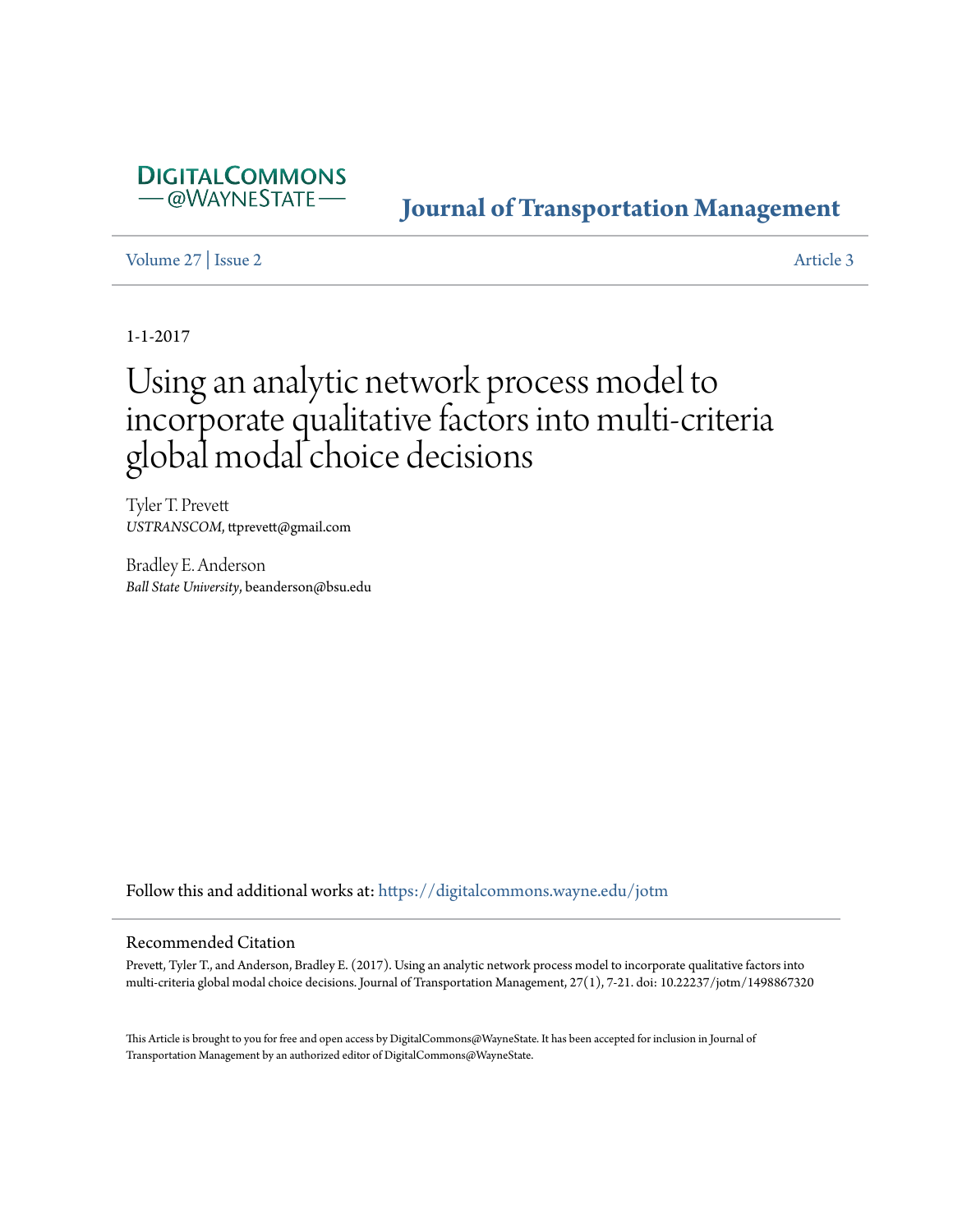# **USING AN ANALYTIC NETWORK PROCESS MODEL TO INCORPORATE QUALITATIVE FACTORS INTO MULTI-CRITERIA GLOBAL MODAL CHOICE DECISIONS**

# **Tyler T. Prevett USTRANSCOM**

# **Bradley E. Anderson Ball State University**

#### **ABSTRACT**

This research develops and evaluates an Analytic Network Process (ANP) model to choose the correct mode of global transportation in the presence of complicating qualitative influences. The ANP model effectively combines important qualitative and quantitative factors into a global modal choice model. Although there is a great deal of research in the area of modal choice, the research often focuses singularly on cost or time factors. This research incorporates security, public opinion, and customer opinion into modal choice. One of the most difficult choices a transportation planner faces is deciding when qualitative factors outweigh the quantitative ones. A reliable tool to validate choice by including the important qualitative factors with the quantitative is quite valuable in military operations, humanitarian support, and disaster relief.

#### **INTRODUCTION**

Modal choice for global transportation requirements is a complex decision. Generally, sealift is slower, but more cost-effective, while airlift is faster and more expensive. The decision to move something by air or sea is influenced not only by cost and technical limitations, but also by qualitative factors. This seemingly simple decision is complicated by a myriad of influential factors.

Most transportation research has focused on measurable metrics that address such factors as how much it costs to move something, whether the cargo arrives on time, the volume of cargo moved, or the number of items moved. This research is useful, but sometimes falls far short of what's needed, as it neglects to consider the elements of the decision that aren't dependent on numbers. Examples of 'qualitative' factors include pressure from public opinion, urgent need of materials for human survival and the political message conveyed. One only needs to look at the news, both historical and modern day, to see how political, social, environmental, and public administration

considerations affect the execution of many important endeavors.

Construction of the Trans-Alaskan pipeline is a vivid historical example of how a failure to consider the people and the environment, despite a national need for the oil, would cost billions of dollars and years of progress (Coates, 1991). A more recent example of choosing between 2 important alternatives in the face of many complicating factors is phase 4 construction of the Keystone Pipeline, also known as the Keystone XL Pipeline. The Keystone XL proposal faced criticism from environmentalists and a minority of the members of the United States Congress. In January 2012, President Barack Obama rejected the application amid protests about the pipeline's impact on Nebraska's environmentally sensitive Sand Hills region (Bloomberg BusinessWeek, 2012). The debate on building the pipeline rages on. These are just 2 examples of the difficulty that looms when many qualitative factors are involved. These factors are common in military transportation, humanitarian assistance and disaster relief efforts, but decisions must be made much faster, as lives are at state. There has not been a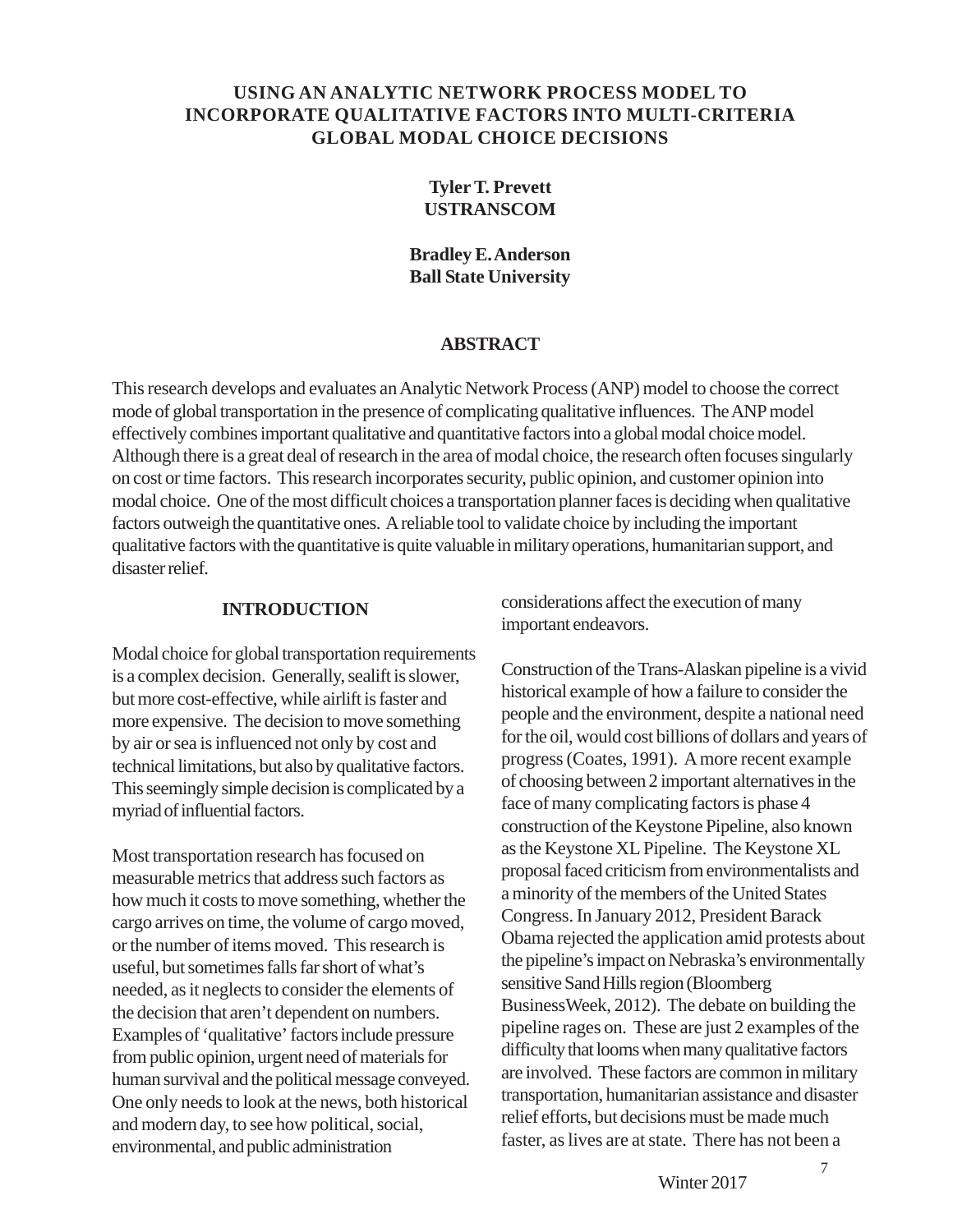systematic examination of qualitative factors in the area of global modal choice, yet these factors can greatly influence mode choice.

In order to address the problem of choosing the correct mode of global transportation in the presence of complicated qualitative influences, this research formulates an Analytic Network Process (ANP) model that effectively and efficiently combines the qualitative and quantitative factors into a single global modal choice model. The goal of the model is to get the required equipment to its destination at the required time, but to do it at the minimum total cost, while addressing the qualitative variables as best as can be done. The importance of incorporating qualitative factors into a transportation decision model is further demonstrated through the details of the High Mobility Multipurpose Wheeled Vehicle (HMMWV) case used to validate the developed model.

We will first use a Literature Review to show this research's position within the existing body of work, as well as to justify this research and the methodology. The development and use of the ANP model follows the literature review in the order presented in Figure 1. This figure shows both the flow and order of the discussion as well as the methodology used to create and utilize the ANP model. All of the inputs to the ANP Model are described in the Research Design (Building the ANP Model) section. ANP Model Implementation is described in the following section, and Model Building Results are shown in the next section. The paper concludes with the HMMWV Case and Recommendations for Future Research.

#### **LITERATURE REVIEW**

Perhaps the two most thorough reviews of modal choice research were conducted by McGinnis (1989) and Meixell & Norbis (2008). However, none of the examined models consider qualitative aspects, nor do they integrate experts' opinion into the decision.



**FIGURE 1** DEVELOPMENT AND USE OF THE ANP MODEL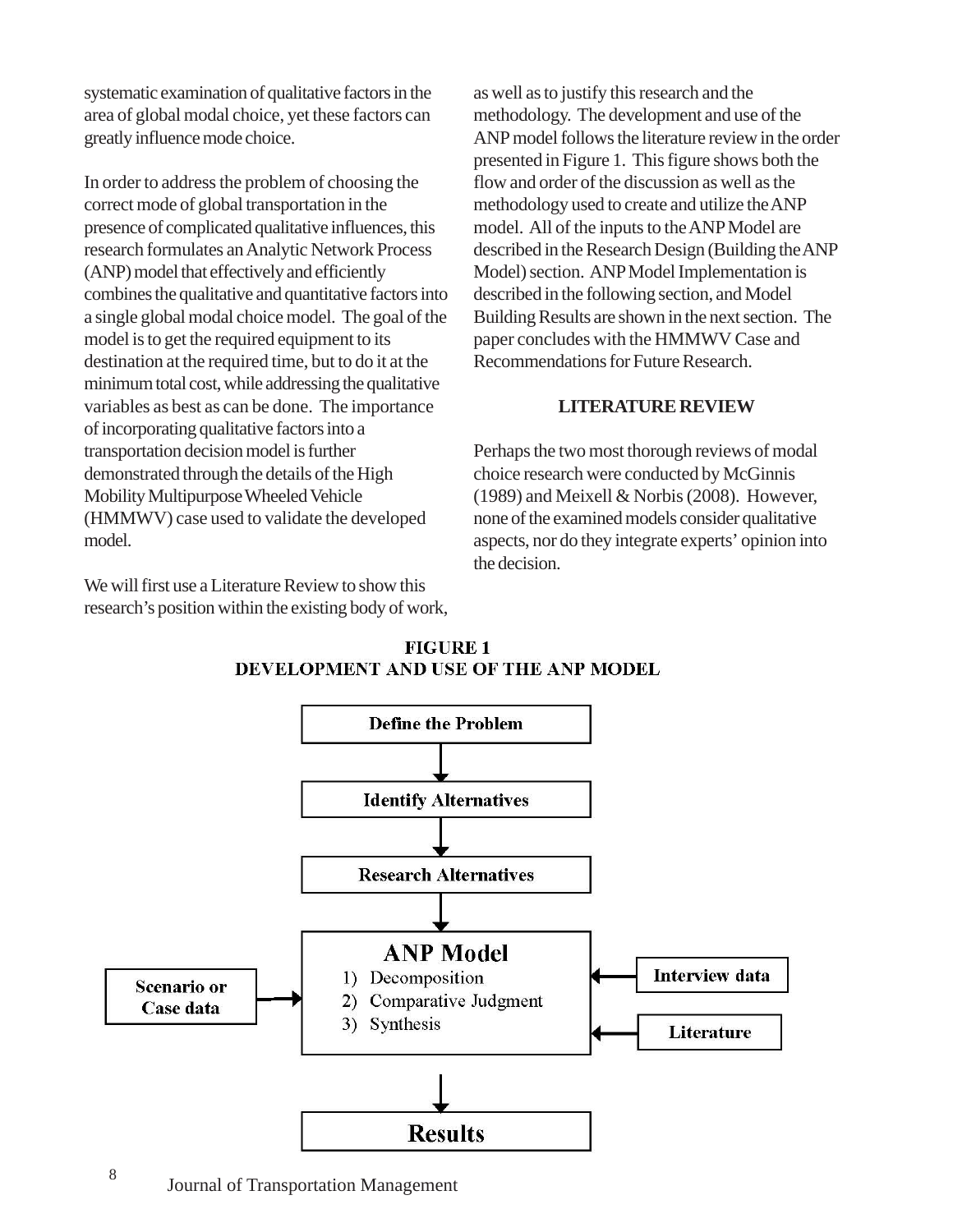Some research efforts have attempted to identify the qualitative criteria that influence the freight mode choice like Brooks (1990), Lu (2003) and Jeffs and Hills (1990). Jeffs and Hills (1990) formulated a factor analysis of the determinants applicable to freight movement in the United Kingdom. They highlight six categories of variables that influence the decision, but they were unable to formulate an overall decision model that incorporated the complex interactions among the variables, as is needed for an accurate decision to be made in research such as this. Without modeling those interactions, accuracy of the results is not assured. Jeffs and Hills (1990) recommended future research focus on the specific situation, characteristics and needs of the organization. Their view of evaluating determinants of the mode choice with an organizational-specific model is shared by Young, Richardson, Ogden, and Rattay (1982).

In their examination of behavioral influence on freight mode choice criteria, Bolis and Maggi (2003) conclude that the mode choice must be in alignment with the organization's overall logistics strategy. The authors interviewed 4 logistics managers within an Adaptive Stated Preference experiment. While this is a small sample size, Bolis and Maggi (2003) argue that because of the expertise of these managers in the transportation system, their inputs can yield valid results. This paper utilizes a similar argument, but uses a greater number of interviews that better encompass the entire transportation system. Bolis and Maggi (2003) present the notion that an organization's overall logistics strategy will impact how important different criteria are to the decision maker in any given situation, which is also key to this research.

While existing research focuses on rail vs. truck modalities, Bergantino and Bolis (2004) considered the behavioral elements associated with a maritime mode choice. The study again shows that the particular situation and strategy of the customer plays an important role in determining applicable criteria for the mode choice. Their research relies on comparisons between the criteria, but also does not account for interactions among the criteria in a

systematic way. Therefore, it is not particularly useful for a high visibility global mode choice.

The ability to consider both quantitative and qualitative data in a systematic way is a particular strength of an Analytic Hierarchy Process (AHP). Liberatore and Miller (1995) considered the mode choice between sealift and airlift using the AHP methodology with a focus on the entire logistics strategy of the focal firm. The authors note that their research represents the first time that AHP had been specifically applied to mode choice (Liberatore and Miller, 1995). They conclude that AHP offers a comprehensive, yet flexible methodology for addressing transport carrier and mode selection problems (Liberatore and Miller, 1995). Hundreds of researchers have used this methodology to model and make real-world decisions, such as choosing a subway layout in Istanbul or determining an appropriate mix of advertising media (Saaty, 2000).

The AHP decision model approach has also been subject to some criticism. Some authors have voiced objections to the model's mathematical and theoretical base, arguing that relative comparisons can be arbitrary, and that the higher and lower criterion of the decision can have interdependencies (Dyer, 1990; Harker and Vargas, 1987). The basis of this criticism is that the AHP only allows unidirectional influence along the hierarchical relationships (Cheng, Li, and Yu, 2005). Another limitation of the AHP is that the criteria at any given level of the hierarchy are considered to be mutually independent (Büyükyazici and Sucu, 2003). While this may be true in some cases and may be assumed in some cases to simplify the decision model, realworld problems are seldom so simple. Saaty (1999) points out that assuming independence unnecessarily limits interactions among elements within the same level and at different levels of the hierarchy. Another criticism of the model is that the decision maker can introduce inconsistencies into the model. For example, suppose in a car purchase example the buyer said that speed was more important than style, that style was more important than cost, but that cost was more important than speed. This is the circular inconsistent logic of A>B, B>C, but C>A.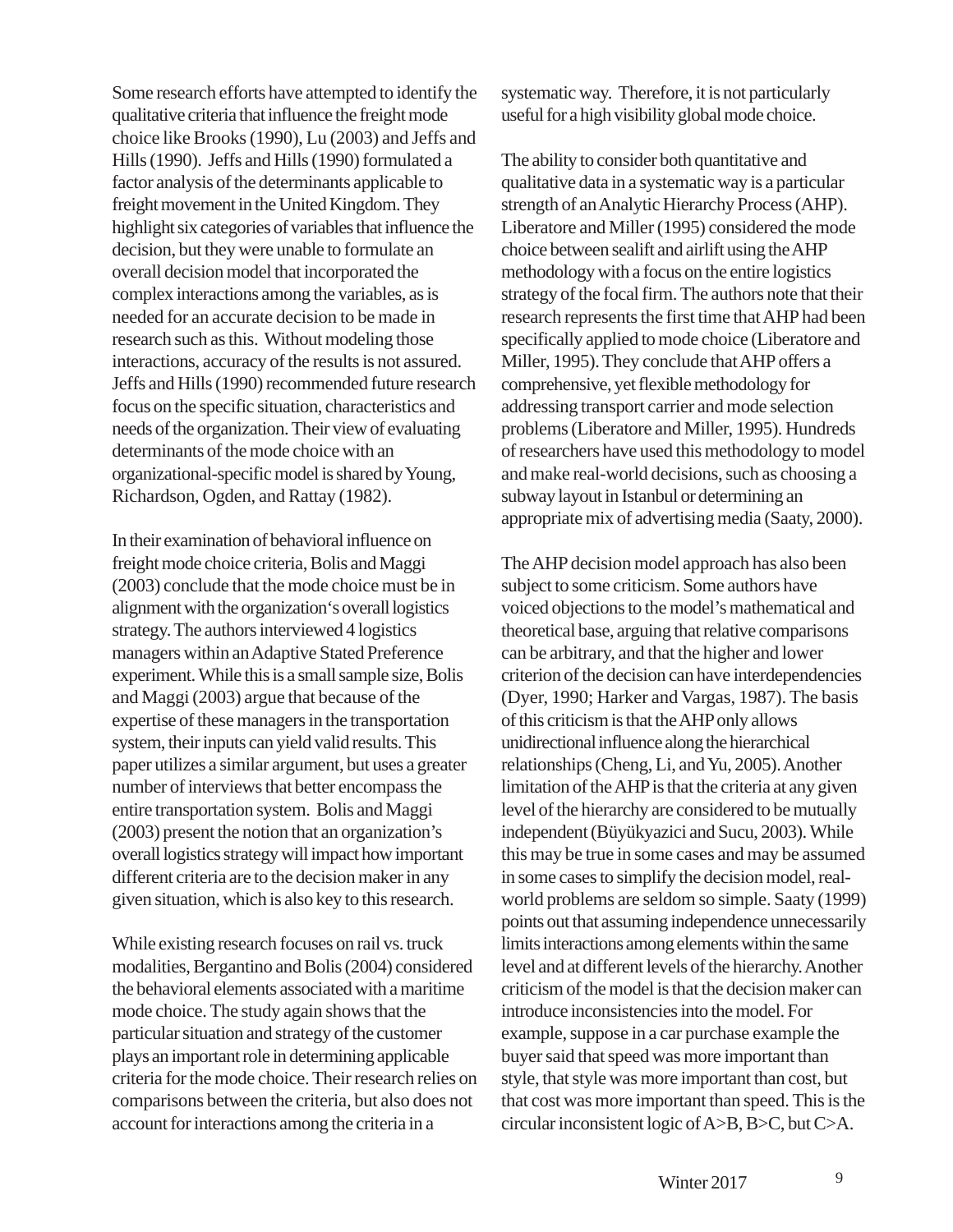To properly deal with these criticisms, the decision model developed here has been generalized to include interdependencies between internal elements and feedback between hierarchical criteria levels of the decision. This generalization of the AHP is termed an Analytic Network Process (ANP) model (Saaty, 2001). Feedback and inner dependence are included by way of another matrix transformation on relative priorities. Inner dependence is observed when an element within a cluster influences another element within the same cluster. A cluster is a group of closely related model elements, like the subcriteria of an overall criterion or the alternatives to be considered. This model is also seeing wide usage in academic and professional arenas to assist in decision making (Coulter and Sarkis, 2005; Cheng and Li, 2005; Shang, Youxu, and Yizhong, 2004; Lee and Soung, 2000).

The ability of ANP to model inner dependence and feedback within a decision hierarchy makes it an appropriate model for mode choice. Ali Görener provides significant proof and further validation that ANP is the proper and most suitable method to use. His comparison of ANP and AHP in a manufacturing setting shows that there are significant differences between AHP and ANP outcomes derived from interdependencies, outerdependencies and feedbacks (Görener, 2012). In Rozann Saaty's paper "A Validation of the Effectiveness of Inner Dependence in an ANP Model," she shows at each step the results are nearer what we know occurs in the real world. Using a direct comparison of the AHP and ANP models, this validation shows that using feedback and dependence in an ANP model can get us closer to reality (Saaty 2013).

However, a review of the literature revealed no previous research of modal choice using the ANP methodology.

## **RESEARCH DESIGN (BUILDING THE ANP MODEL)**

To build an ANP model, we begin with the three distinct steps of problem identification (Forman and Selly, 2001). These steps are - 1) defining the problem, 2) identifying alternatives and 3)

researching the alternatives. The first two steps are straightforward, as our problem is in choosing the correct mode of global transportation, and the choices are airlift or sealift. Researching the alternatives for step 3 is quite challenging and reflects most of the effort and reason behind this research. ANP was chosen as the modeling methodology for the third step, due to its capacity to incorporate complex interactions among criteria and to capture qualitative and quantitative variables. After the three problem identification steps are properly addressed, the ANP model is constructed for determining global modal choice.

To build the model, data is incorporated from the literature and personal interviews with transportation experts in different regions. Existing literature and interviews are used to determine appropriate criterion to include in the decision model, as well as their relative importance. Subjects for the interviews were selected by contacting the U.S. Transportation Command for experts in the matching of sealift or airlift assets to a movement request. Ten subject matter experts, of those requested, agreed to be interviewed. The interviewees consist of both service providers and customers in different regions of the world and all four service branches of the U.S. military (Army, Air Force, Navy and Marines). Experience ranges from a senior leader with 34 years of logistics experience to an interviewee with seven months experience in coordinating movement requests. All interviewed subjects have detailed knowledge of transportation functions and limitations and are experienced in both movement requests and mode selections. The subjects collectively have experience in all major regions of the world.

Interviews were conducted with subject matter experts during which each was asked seven primary and very open ended questions as follows:

- 1. Where do you work? How long have you worked in the transportation system? What do you do in the strategic Airlift/sealift system?
- 2. How does a movement request happen?
- 3. What do you perceive as the major criteria to consider when requesting sealift or airlift as a mode of transportation?
- 10 **Journal of Transportation Management**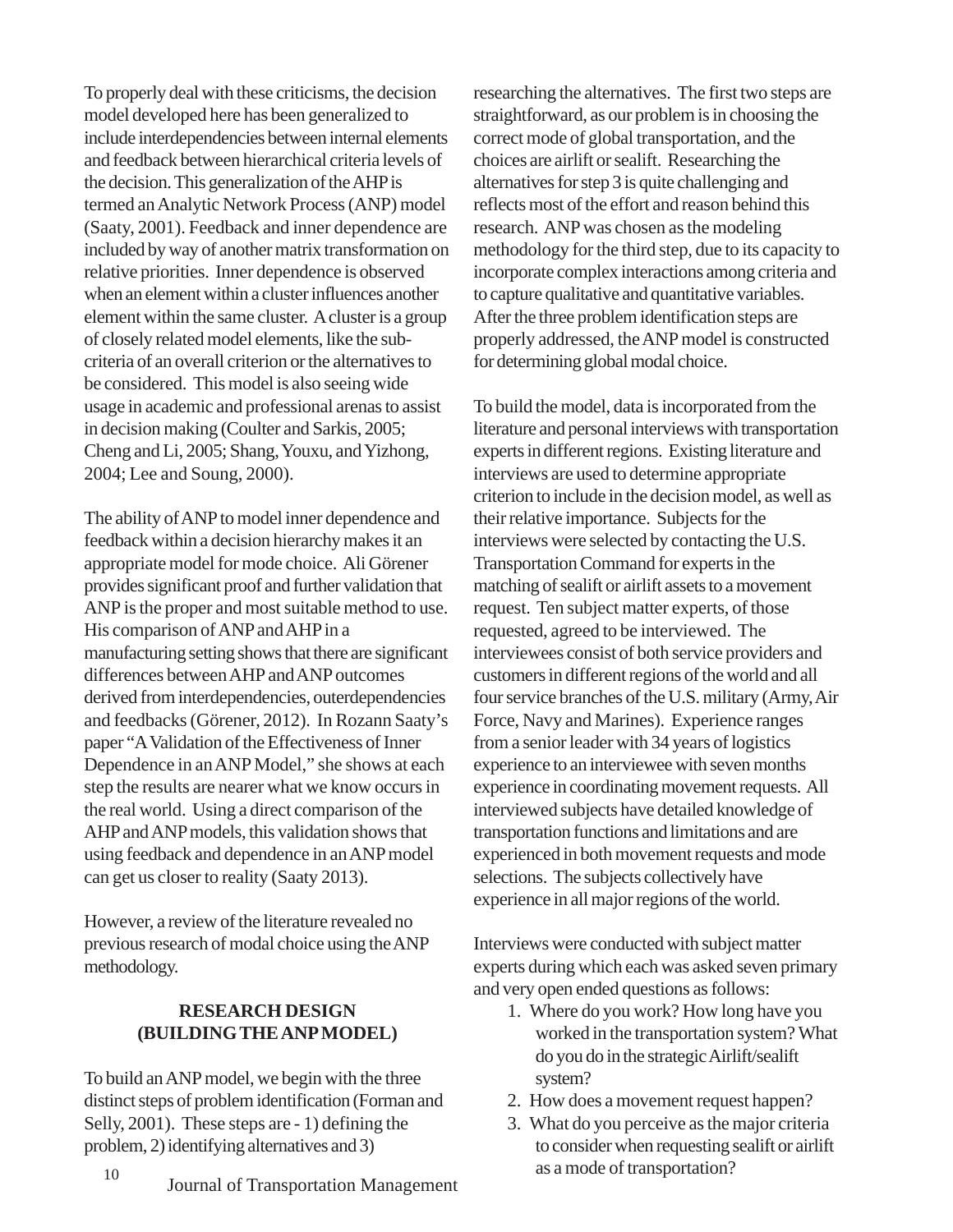- 4. How often does the lift occur exactly as requested? Can you recall any cases where one mode was requested, but a different mode was used?
- 5. From your perspective, what are a few **major** Criteria that complicate the modal choice?
- 6. What could be done to improve the decision making process?
- 7. Is there someone else you could recommend I talk to about these kinds of issues?

An affinity diagram procedure was used to organize the ideas using the following steps (Brassard, 1989):

**Step 1 - Generate Ideas**. The survey questions were used to generate a list of ideas. Interviews were recorded and subsequently transcribed to text. All subjects were advised that the interview would be recorded and that their identities would remain confidential.

**Step 2 - Display the Ideas**. The ideas were posted randomly on a table. Each interview was decomposed into discrete statements of the criteria that influence the mode decision, resulting in 240+ individual statements. Each statement represented a specific criterion and element applicable to the mode choice, and could also indicate interaction with other elements.

# **Step 3 - Sort the Ideas into Related Groups.**

The researchers physically sorted the individual statements and they were then reorganized into related concepts and groupings, using the following process:

- Start by looking for two ideas that seem  $\bullet$ related in some way. Place them together in a column off to one side.
- Look for ideas that are related to those you've already set aside and add them to that group.
- Look for other ideas that are related to each other and establish new groups.

# **Step 4 - Create Header Cards for the Groups.**

A header is an idea that captures the essential link

among the ideas contained in a group of cards. This idea is written on a single card or post-it and must consist of a phrase or sentence that clearly conveys the meaning. The researchers developed headers for the groups by:

- Finding already existing cards within the  $\bullet$ groups that will serve well as headers and placing them at the top of the group of related cards.
- Alternatively, discussing and agreeing on the  $\ddot{\phantom{a}}$ wording of cards created specifically to be headers.
- Discovering a relationship among two or  $\bullet$ more groups and arranging them in columns under a superheader. The same rules apply for superheaders as for regular header cards.

# **Step 5 - Draw the Finished Affinity Diagram.**

- Write a problem statement at the top of the  $\bullet$ diagram.
- Place header and superheader cards above  $\bullet$ the groups of ideas.
- Review and clarify the ideas and groupings.  $\bullet$
- Document the finished Affinity Diagram.

Once the cards have been sorted into groups, large clusters are sorted into subgroups for easier management and analysis. The result of the affinity diagramming procedure is a cause and effect diagram. Once the statements are transformed into the needed criterion, elements, and interactions that represent policy, practice, and priorities, they are all inputted to the *SuperDecisions 1.6.0* software selected for this task and utilized for the mathematical formulation of the mode choice. Data for needed mode decisions are inputted to the model for recommendation as discussed later in the HMMWV case study.

# **ANP MODEL IMPLEMENTATION**

Now that we have developed our ANP model, we discuss the steps the model goes through in modeling a decision and presenting a recommendation. *SuperDecisions 1.6.0* software is utilized for the mathematical formulation of the model in this research, where the pairwise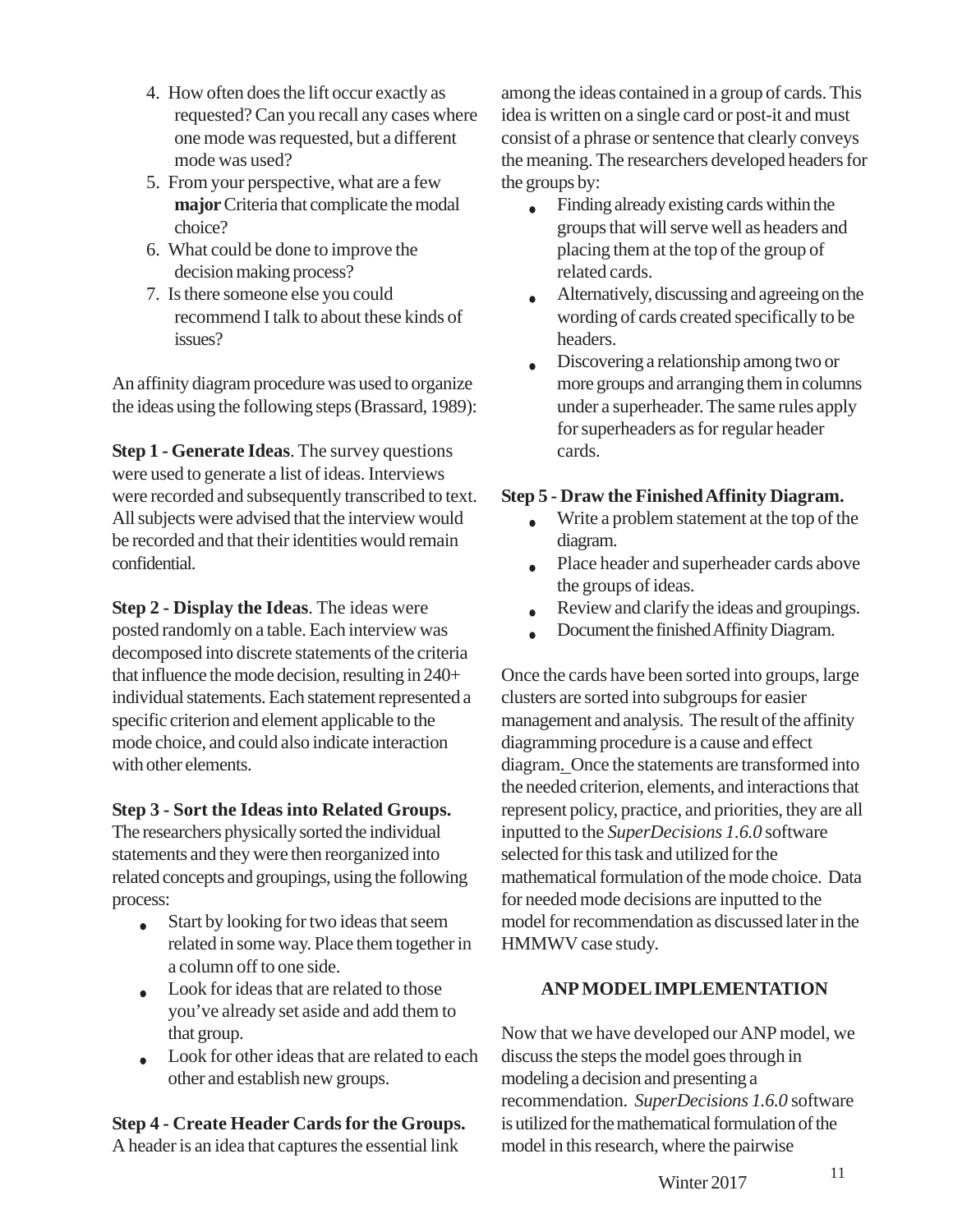judgments and synthesis are performed via graphical user interface (Super Decisions, 2006). There are three basic steps to modeling a decision using AHP that are also applicable to ANP: 1) decomposition, 2) comparative judgment, and 3) synthesis (Saaty, 1990; Büyükyazici and Sucu, 2003).

#### **Decomposition**

Decomposition of the decision problem is very similar between ANP and AHP and is the first phase of AHP model development. Since ANP breaks down the traditional one-way influence of the hierarchy, it is graphically represented differently as seen in the following figure as adapted from Büyükyazici and Sucu (2003).

There are several important differences in this ANP network model. The first is terminology. The numerous criteria and alternatives depicted in the model are represented by the multiple *clusters* and the sub-criterion are called *elements.* When an element within a cluster influences another element within the same cluster, this relationship is called *inner dependence* and is represented by the arrow looping back to the same cluster as shown above. Similarly, when an element from one cluster influences an element from another cluster, this relationship is called *outer dependence* and is represented by the arrows between clusters. When the characteristics of one of the alternatives influences a criterion or sub-criterion, this relationship is called *feedback* and is represented

by an arrow moving from the alternatives cluster to a criterion cluster.In this way, the importance of the criteria and their sub-criteria not only influence the priority of the alternatives, but also influence the priority of the various criteria and other elements within the model. Saaty (1990/1997) helps us understand these relationships with a couple of examples.

> "In inner influence one compares the influence of elements in a group on each one. For example if one takes a family of father mother and child, and then take them one at a time say the child first, one asks who contributes more to the child's survival, its father or its mother, itself or its father, itself or its mother. In this case the child is not so important in contributing to its survival as its parents are. But if we take the mother and ask the same question on who contributes to her survival more, herself or her husband, herself would be higher, or herself and the child, again herself. Another example of inner dependence is making electricity. To make electricity you need steel to make turbines, and you need fuel. So we have the electric industry, the steel industry and the fuel industry. What does the

# **FIGURE 2 ANP MODEL REPRESENTATION**

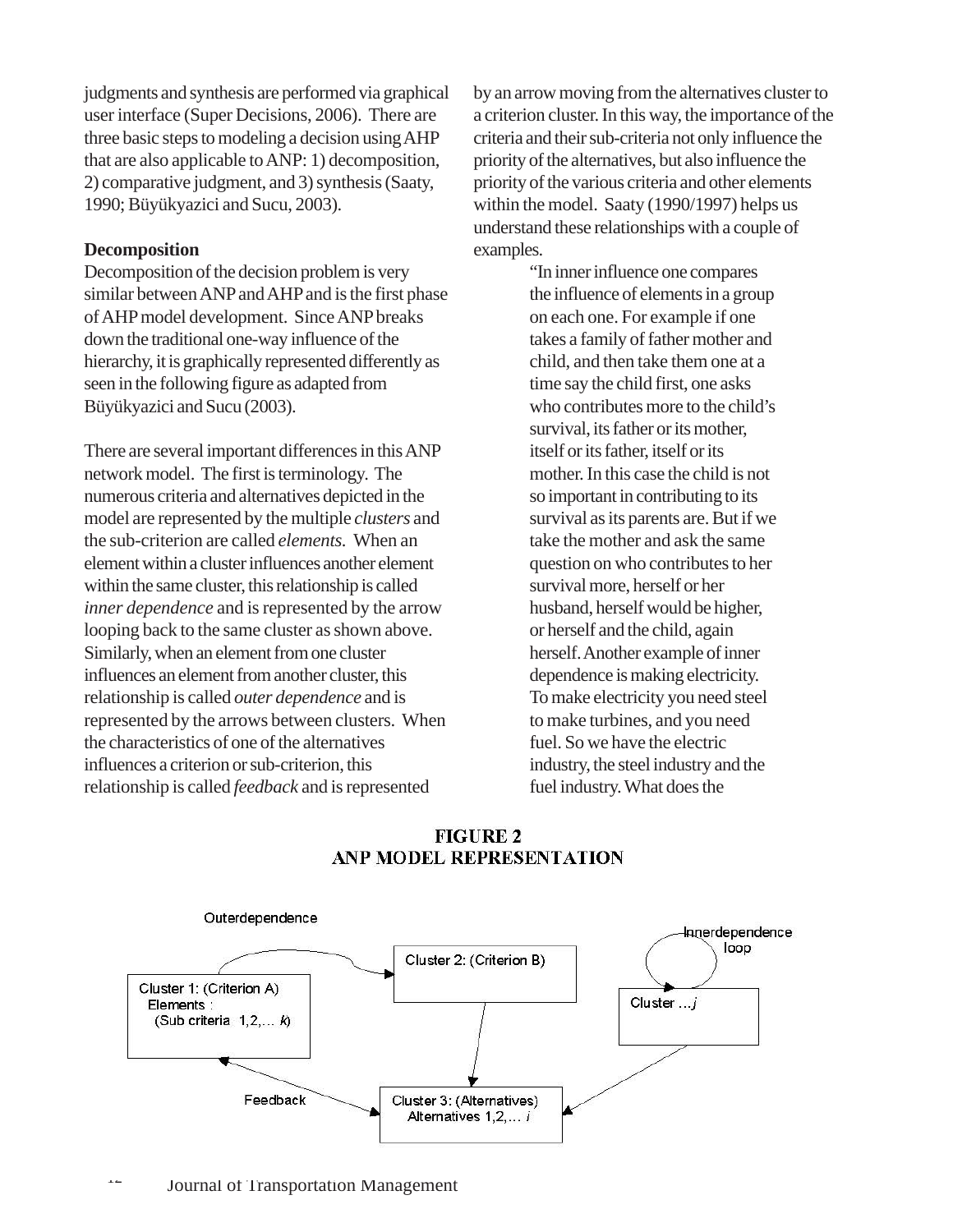electric industry depend on more to make electricity, itself or the steel industry, steel is more important, itself or fuel, fuel industry is much more important, steel or fuel, fuel is more important. The electric industry does not need its own electricity to make electricity. It needs fuel. Its electricity is only used to light the rooms, which it may not even need. If we think about it carefully everything can be seen to influence everything including itself according to many criteria. The world is far more interdependent than we know how to deal with using our existing ways of thinking and acting. The ANP is our logical way to deal with dependence."

This powerful network model can also represent extremely complex decision making by including as many clusters and elements as required for the objective, and each cluster can also entirely contain sub networks of criteria. The depth and complexity of the network model is limited only by the needs of the decision maker. The network model can also be expanded to incorporate different dimensions of the decision, each of which corresponds to a given preference for an alternative based on an overall environment. For example, in estimating market share one might evaluate different alternatives based on the risk, opportunity, costs, or benefits each alternative presents (Saaty, 2003). These higher level dimensions are called *control hierarchies,* and represent a separate network of the same criteria for each dimension being considered (Saaty, 1999). The control hierarchies can be viewed as important higher level aspects in choosing between the model alternatives identified by the decision maker and integrated via the questions asked to gather the needed data. Saaty shows some example questions on bringing in data for a control hierarchy:

> "For benefits and opportunities, ask what gives the most benefits or presents the greatest opportunity to influence fulfillment of that control

criterion. For costs and risks, ask what incurs the most cost or faces the greatest risk. Sometimes (very rarely), the comparisons are made simply in terms of benefits, opportunities, costs, and risks in the aggregate without using control criteria and subcriteria."

In this transportation model the control hierarchy encompasses the entire model represented by the overall objective of "Sealift or Airlift for Global Modal Choice?"

In this research, data is drawn from interviews with subject experts in the military distribution system, and it is compiled to determine appropriate criteria to include in the model. Decomposition of the decision through interviews has been used by many researchers such as Bolis and Maggi (2003). After decomposition is complete, we begin the second phase of AHP building, which is comparative judgment.

#### **Comparative Judgement**

The comparative judgment phase of ANP is essentially the same as AHP. Each cluster is compared in a pairwise fashion relative to its importance to the objective. Similarly, pairwise comparisons of each element within a cluster are also constructed using the same qualitative and quantitative methods as described with AHP models. The comparisons are done to establish their relative importance to weight the corresponding blocks of the supermatrix and make it column stochastic. A cluster impacts another cluster when it is linked from it, that is, when at least one node in the source cluster is linked to nodes in the target cluster. The clusters linked from the source cluster are pairwise compared for the importance of their impact on it with respect to mode choice, resulting in the column of priorities for that cluster in the cluster matrix. The process is repeated for each cluster in the network.

Relative comparisons for all of the information in the decision can be interpreted as pairwise judgments and included in the overall decision model. In Saaty's *SuperDecisions 1.6.0* software, this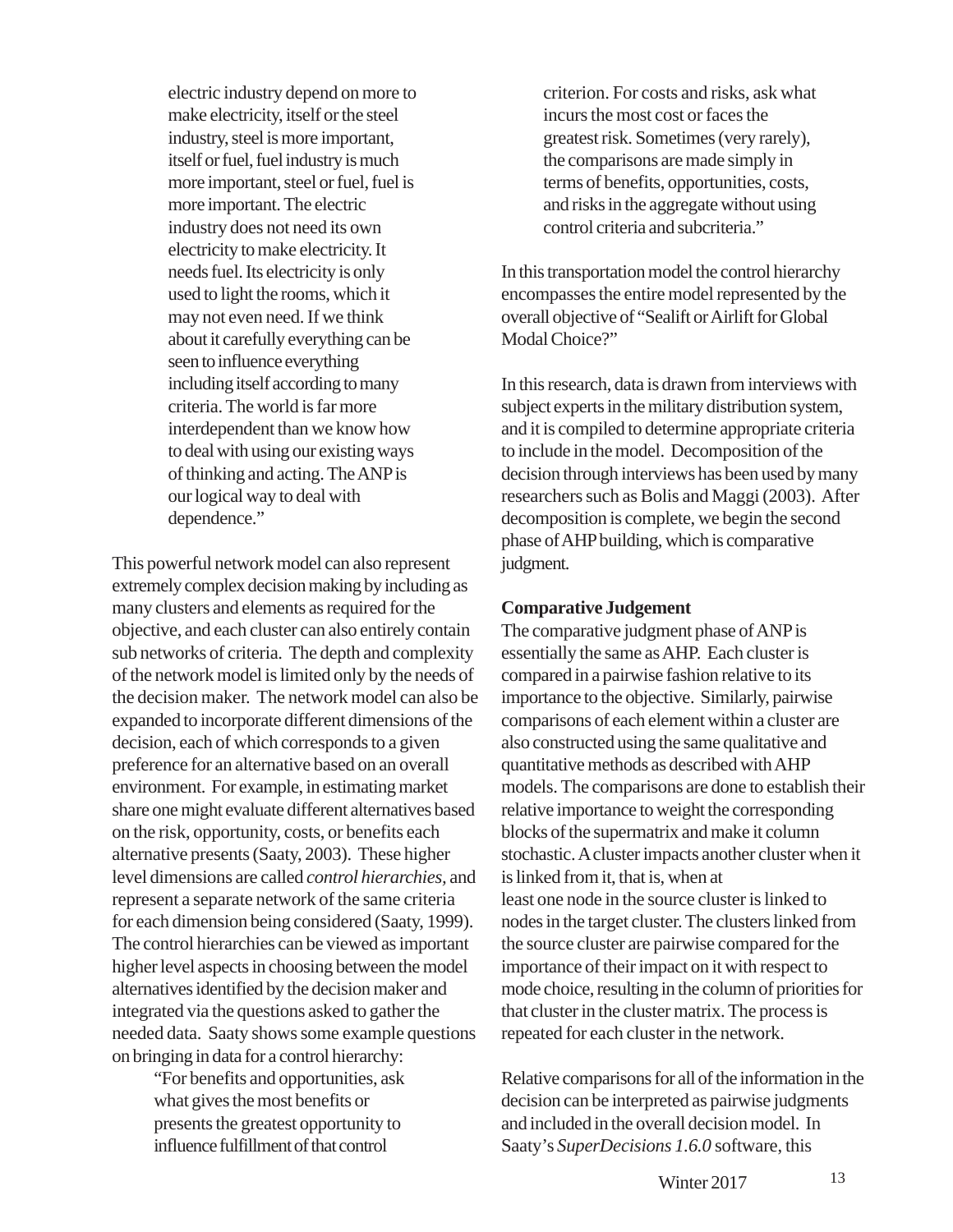pairwise comparison can be made by pie chart, bar chart, questionnaire, or input directly into a pairwise comparison matrix (Super Decisions, 2006).

A node is a sub-division of a cluster and typically represents the lowest level of input data that is examined. If customers is a cluster, then age, gender, and salary could be used as nodes. After all the nodes are created, nodes are chosen and linking to the other nodes in the model that influence it. The "children" nodes will then be pairwise compared with respect to that node as a "parent" node. An arrow will automatically appear going from the cluster the parent node cluster to the cluster with its children nodes. When a node is linked to nodes in its own cluster, the arrow becomes a loop on that cluster and we say there is inner dependence (Saaty, 1990/1997).

As an example, Figure 3 shows a notional model node that indicates that the type of cargo being

transported "very strongly" favors the use of sealift. The reason for the strength of the pairwise comparison might be that the commodity is extremely dense or heavy and might not be able to be transported by air. Within the software, a similar comparison is accomplished for each sub-criterion with respect to the alternatives.

# **Synthesis**

After the second phase of AHP development is complete, we can begin the third and final stage of model development, known as Synthesis. The synthesis phase of ANP is much different than in AHP. In ANP, a supermatrix of the pairwise comparisons is constructed. This supermatrix consists of several partitions or sub-matrices which take into account the impact of elements on each other (Büyükyazici and Sucu, 2003). The supermatrix is organized with each element of the model occupying a column and a row. These columns and rows are grouped by their parent



# **FIGURE 3** PAIRWISE PREFERENCES IN SUPERDECISIONS 1.6.0 SOFTWARE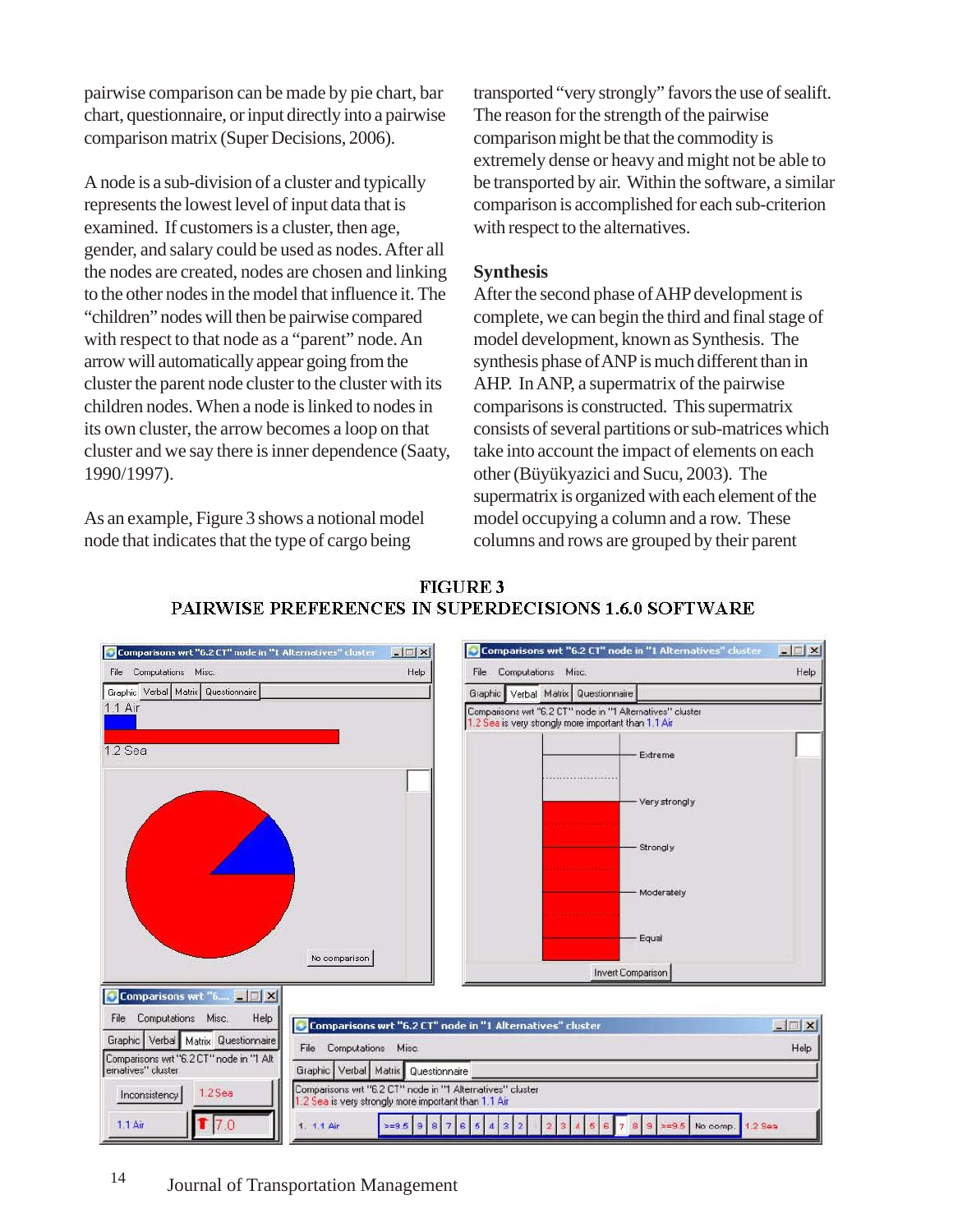cluster. In this way, there is a representation for how much each element of the model influences every other element of the model. Of course, elements can also exert no influence on each other, and a '0' is entered in the matrix where these two elements intersect. The intersection of two clusters of elements represents a single pairwise comparison matrix, and the supermatrix represents the compilation of all the priorities derived from pairwise matrices (Büyükyazici and Sucu, 2003). An important point is that the supermatrix must be column stochastic (Saaty, 1999). This means that the sum of each column within the supermatrix must sum to one so that the supermatrix converges when raised to an acceptably large power (Büyükyazici and Sucu, 2003). This can be done by multiplying the values within the sub-matrix by the relative weight of their interaction. Saaty (1999) represents the supermatrix using the notation: W is the supermatrix, N represents the number of clusters,  $C_{N}$  represents each cluster,  $e_{Nn}$  represents each element of the model, and  $W_{Nn}$  represents the appropriate sub-matrix weight.

The desirability of an alternative can then be computed in a similar fashion to AHP while incorporating the effects of dependence between the elements of the model. While Saaty uses matrix representation for deriving the priority of alternatives, this process can also be represented mathematically. The following summation was adapted from the work of Meade and Sarkis (1999) to represent the needed ANP related decision variables and represents the desirability of an alternative for a given control hierarchy.

$$
D_i = \sum_{j=1}^{J} \sum_{k=1}^{K_j} P_j W_{kj}^D W_{kj}^I S_{ikj} \qquad (1)
$$

Where:

 $D_i$  is the desirability of alternative *i*.

 $P_j$  is the relative importance weight of the criterion *j* for the control hierarchy,

 $W_{ki}^D$  is the relative importance weight for element *k* of criterion *j* for dependency between component levels of the model.

 $W_{ki}^I$  is the stabilized relative importance weight as

determined by the supermatrix for element *k* of criterion *j* for interdependency relationships between elements of the model.

 $S_{ikj}$  is the relative preference of alternative *i* with respect to element *k* under criterion *j*.

 $K_j$  is the index set of elements for criterion *j*, and *J* is the index set for all criterion.

The synthesis step is accomplished after entering all the pairwise comparisons. The relative priority of the alternatives will be displayed graphically and in terms of the raw derived priorities.

#### **MODEL BUILDING RESULTS**

The following table summarizes the model elements of the developed modal choice model.

Criteria 1.0 represents the alternatives available to the decision maker, and criteria 2.0 to 7.0 represent elements of the decision. This procedure resulted in the identification of six main criteria elements and 28 sub-criteria elements for consideration in modal choice decisions (not including the airlift and sealift alternatives in this total). Throughout the interview process, it became apparent that criteria were indeed highly influential to each other. For example, the availability of aircraft was influenced to a high degree by worldwide global demand for airlift. These various relationships are captured by including inner dependence and outer dependence loops within the decision network. The interdependencies (both inner and outer dependence) can be seen in the following table by the many sub-criterion that influence other subcriterion.

Table 2 shows that the subjects indicated a high degree of interaction among the elements of the model. The left most column indicates the element that has influence over the criteria to the right. Some elements such as Leader's Preferences and Platform Availability have a widespread influence over many other elements in the model. These criteria, sub-criteria and their dependencies were all entered into *Super Decisions* 1.6.0 (Super

Winter 2017 15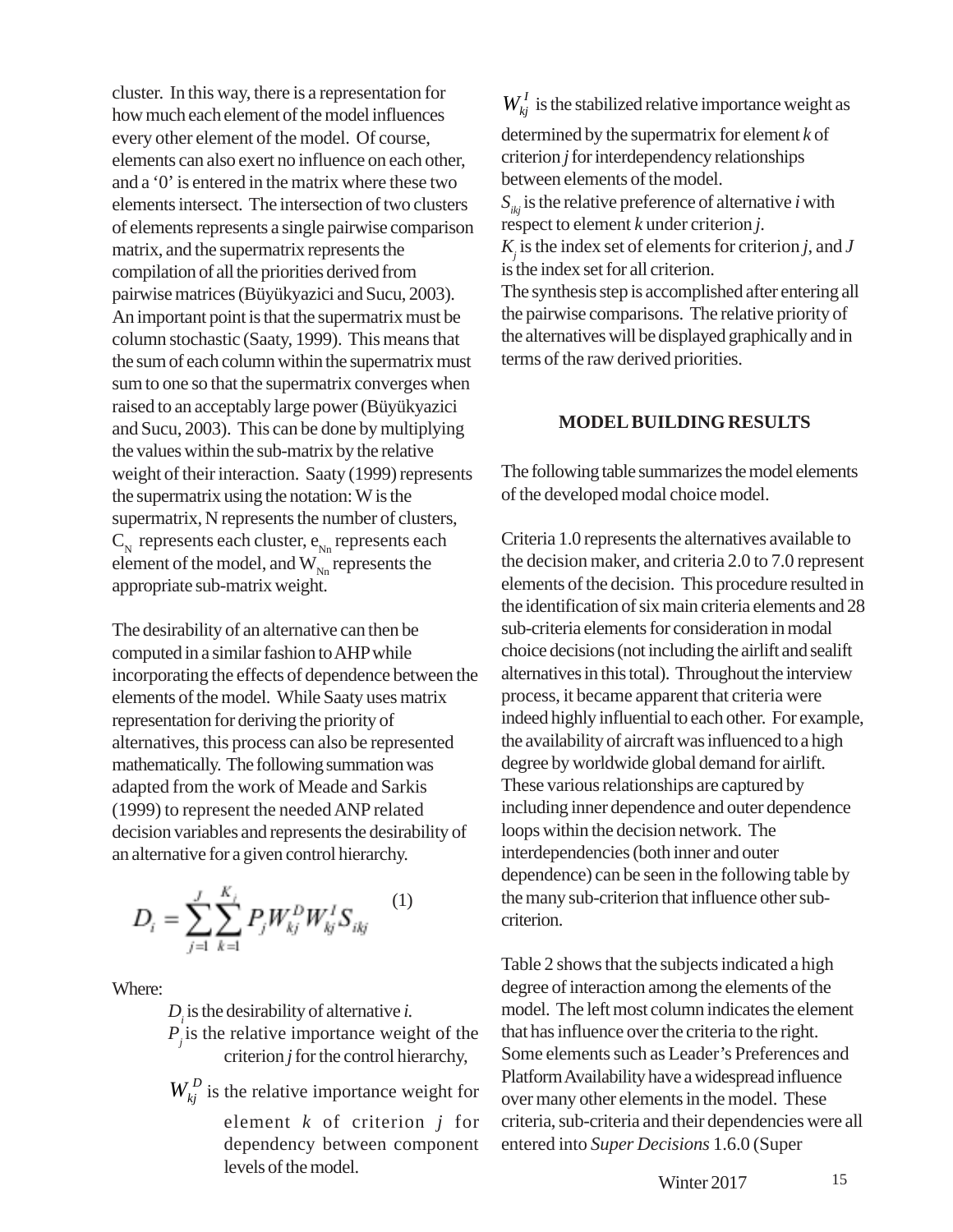## **TABLE 1 TABLE OF MODALITY DECISION CRITERIA**

| <b>Main Criteria</b>         | <b>Sub-Criteria (Elements)</b>           | Abbr.     |
|------------------------------|------------------------------------------|-----------|
| 1.0 Alternatives             | 1.1 Airlift                              | Air       |
|                              | 1.2 Sealift                              | Sea       |
| 2.0 Costs                    | 2.1 Monetary Considerations              | MC        |
|                              | 2.2 Security Considerations              | <b>SC</b> |
|                              | 3.1 Distance to be moved                 | <b>DM</b> |
| 3.0 Geography                | 3.2 Location of the Port                 | LP        |
|                              | 3.3 Weather Considerations               | <b>WC</b> |
|                              | 4.1 Higher Headquarters taskings         | <b>HT</b> |
|                              | 4.2 Mission Type                         | MT        |
| 4.0 Operational Requirements | 4.3 Standard Operating Procedure         | <b>SO</b> |
|                              | 4.4 Time Phased Deployment layout        | TL        |
|                              | 5.1 Leader's Preferences                 | CP        |
|                              | 5.2 Host Nation Sensitivities            | HN        |
|                              | 5.3 Inflated Requirements                | IR        |
| 5.0 Political Influences     | 5.4 Organizational Bias                  | <b>OB</b> |
|                              | 5.5 System Knowledge                     | <b>SK</b> |
|                              | 5.6 Trust                                | <b>TR</b> |
|                              | 5.7 Visibility in the System             | <b>VS</b> |
|                              | Cargo Handling Limitations at the<br>6.1 | <b>CH</b> |
|                              | Port                                     |           |
|                              | 6.2 Cargo Type                           | <b>CT</b> |
| 6.0 System Limitations       | 6.3 Load Efficiency                      | LE        |
|                              | 6.4 Platform Availability                | PA        |
|                              | 6.5 Speed of Delivery                    | <b>SD</b> |
|                              | 6.6 Volume of Cargo                      | VC        |
|                              | 7.1 Advanced Notice                      | AN        |
|                              | 7.2 Criticality                          | CC        |
| 7.0 Time Available           | 7.3 Emerging Requirements                | ER        |
|                              | 7.4 Force Flow Model                     | FF        |
|                              | 7.5 Force Provider Availability          | FA        |
|                              | 7.6 Late Requests                        | LR        |

Decisions, 2006) software to arrive at an overall network model.

up-armor kits and armored High Mobility Multipurpose Wheeled Vehicles (HMMWVs).

Now that the decision model has been developed, it is necessary to evaluate the model. We will examine a specific case to validate the developed model. Complete data for a situation such as is modeled here is not easy for everyone to obtain, as many factors we consider are often either not collected or the data is not freely distributable. We were able to obtain needed data for validation and used the very relevant Department of Defense case of transporting

# *HMMWV CASE (MODEL VALIDATION)*

*On December 25, 2003 The New York Times published the story "Army Stepping Up Its Humvee Orders For Troops in Iraq" where they expound on how the U.S. Army sent out an urgent call for armored HMMWVs, realizing that it had not ordered enough to protect its troops. In April 2005, the Government Accountability*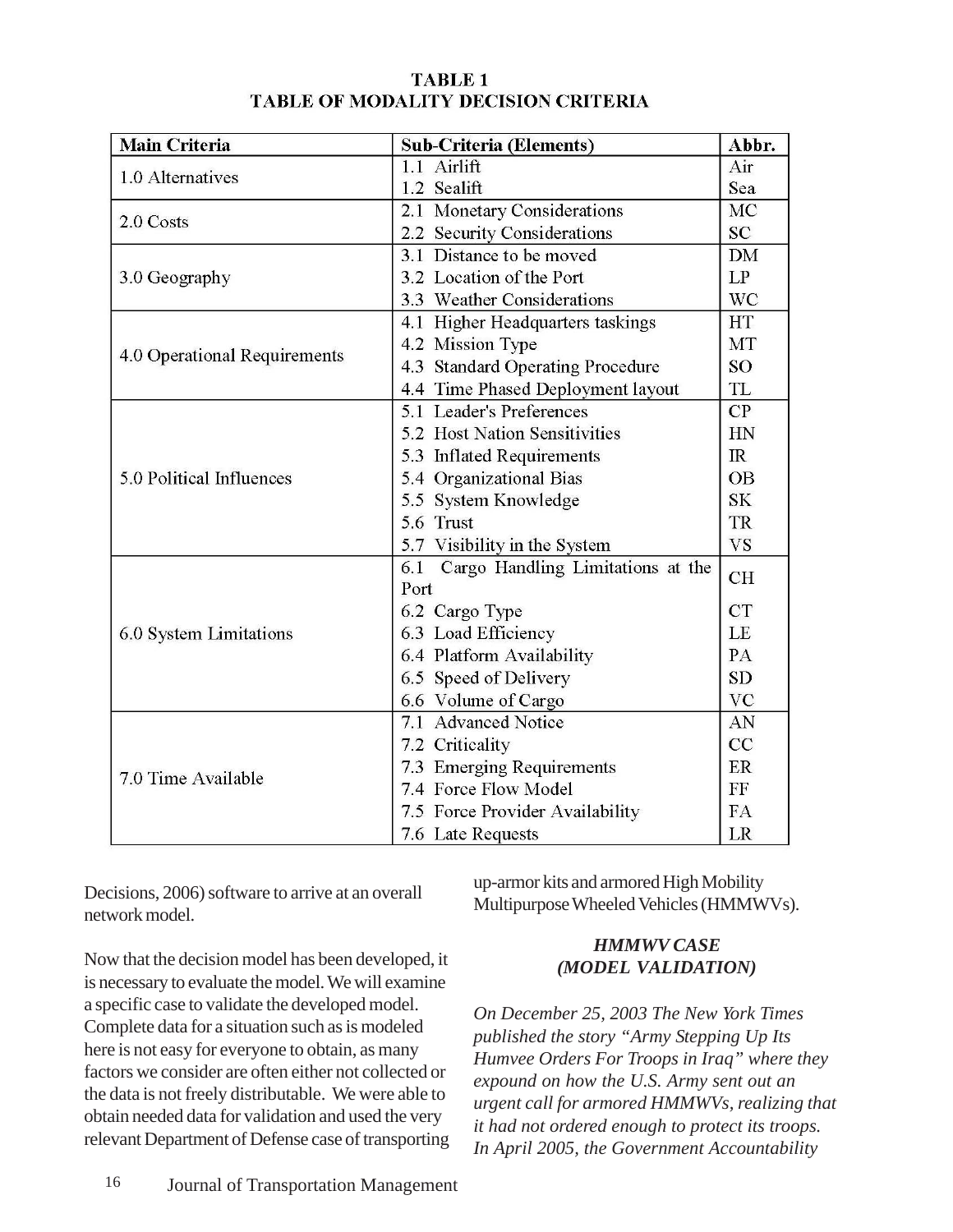# **TABLE 2 SUB-CRITERIA INFLUENCE OTHER ELEMENTS**

| <b>Sub-Criterion</b>             | Is Influenced by:                | <b>Sub-Criterion</b>                  | Is Influenced by:                     |
|----------------------------------|----------------------------------|---------------------------------------|---------------------------------------|
|                                  | 3.1 Distance to be moved         | 5.7 Visibility in the System          | 3.2 Location of the Port              |
|                                  | 6.6 Volume of Cargo              |                                       | 3.2 Location of the Port              |
|                                  | 7.1 Advanced Notice              | 6.1 Cargo Handling Limitations at the | 5.3 Inflated Requirements             |
| 2.1 Monetary Considerations      | 7.5 Force Provider Availability  | Port                                  | 5.5 System Knowledge                  |
| 2.2 Security Considerations      | 6.5 Speed of Delivery            |                                       | 5.5 System Knowledge                  |
| 3.2 Location of the Port         | 6.2 Cargo Type                   | 6.3 Load Efficiency                   | 6.4 Platform Availability             |
| 4.2 Mission Type                 | 2.1 Monetary Considerations      |                                       | 2.2 Security Considerations           |
|                                  | 2.2 Security Considerations      |                                       | 3.2 Location of the Port              |
|                                  | 3.2 Location of the Port         |                                       | 3.3 Weather Considerations            |
|                                  | 5.4 Organizational Bias          |                                       | 5.2 Host Nation Sensitivities         |
|                                  | 6.2 Cargo Type                   |                                       | 5.3 Inflated Requirements             |
| 4.3 Standard Operating Procedure | 7.2 Criticality                  |                                       | 6.2 Cargo Type                        |
|                                  | 5.1 Leader's Preferences         |                                       | 6.3 Load Efficiency                   |
|                                  | 6.5 Speed of Delivery            |                                       | 6.6 Volume of Cargo                   |
|                                  | 7.4 Force Flow Model             |                                       | 7.2 Criticality                       |
| 4.4 TPFDD layout                 | 7.5 Force Provider Availability  |                                       | 7.3 Emerging Requirements             |
|                                  | 2.1 Monetary Considerations      |                                       | 7.5 Force Provider Availability       |
|                                  | 4.2 Mission Type                 | 6.4 Platform Availability             | 7.6 Late Requests                     |
|                                  | 4.3 Standard Operating Procedure |                                       | 3.1 Distance to be moved              |
|                                  | 5.3 Inflated Requirements        |                                       | 3.2 Location of the Port              |
|                                  | 5.4 Organizational Bias          |                                       | 4.3 Standard Operating Procedure      |
|                                  |                                  |                                       | 6.1 Cargo Handling Limitations at the |
|                                  | 5.5 System Knowledge             |                                       | Port                                  |
|                                  | 5.7 Visibility in the System     | 6.5 Speed of Delivery                 | 6.6 Volume of Cargo                   |
|                                  | 6.2 Cargo Type                   |                                       | 3.2 Location of the Port              |
|                                  | 6.5 Speed of Delivery            |                                       | 5.3 Inflated Requirements             |
|                                  |                                  |                                       | 6.1 Cargo Handling Limitations at the |
|                                  | 7.3 Emerging Requirements        |                                       | Port                                  |
| 5.1 Commander's Preferences      | 7.5 Force Provider Availability  |                                       | 7.2 Criticality                       |
| 5.2 Host Nation Sensitivities    | 6.2 Cargo Type                   | 6.6 Volume of Cargo                   | 7.3 Emerging Requirements             |
|                                  | 2.1 Monetary Considerations      |                                       | 4.3 Standard Operating Procedure      |
|                                  | 5.1 Commander's Preferences      |                                       | 5.6 Trust                             |
|                                  | 5.4 Organizational Bias          |                                       | 6.4 Platform Availability             |
|                                  | 5.5 System Knowledge             | 7.1 Advanced Notice                   | 7.5 Force Provider Availability       |
| 5.3 Inflated Requirements        | 5.6 Trust                        |                                       | 4.3 Standard Operating Procedure      |
|                                  | 3.2 Location of the Port         |                                       | 5.1 Commander's Preferences           |
|                                  | 4.2 Mission Type                 |                                       | 6.2 Cargo Type                        |
|                                  | 5.5 System Knowledge             |                                       | 7.3 Emerging Requirements             |
|                                  | 6.2 Cargo Type                   | 7.2 Criticality                       | 7.5 Force Provider Availability       |
| 5.4 Organizational Bias          | 6.4 Platform Availability        |                                       | 7.1 Advanced Notice                   |
|                                  | 3.2 Location of the Port         | 7.3 Emerging Requirements             | 7.2 Criticality                       |
| 5.5 System Knowledge             | 4.3 Standard Operating Procedure |                                       | 5.3 Inflated Requirements             |
|                                  | 2.1 Monetary Considerations      |                                       | 6.2 Cargo Type                        |
|                                  | 5.1 Commander's Preferences      | 7.4 Force Flow Model                  | 6.5 Speed of Delivery                 |
|                                  | 5.4 Organizational Bias          | 7.5 Force Provider Availability       | 6.2 Cargo Type                        |
|                                  |                                  |                                       |                                       |
|                                  | 5.5 System Knowledge             | 7.6 Late Requests                     | 7.5 Force Provider Availability       |
|                                  | 6.5 Speed of Delivery            |                                       |                                       |
| 5.6 Trust                        | 6.6 Volume of Cargo              |                                       |                                       |

*Office published a report to Congressional Committees identifying nine commodities that were subject to systemic deficiencies and five reasons the shortfalls were realized. Ineffective distribution of armored HMMWVs and uparmored kits was cited as one of the prevalent systemic deficiencies (GAO-05-275, 2005).*

Sealift is generally about  $1/10<sup>th</sup>$  the cost of airlift, and it is the obvious choice for bulk and heavy assets to be moved, especially over long distances. However, monetary considerations were considered less important because armor kits and vehicles were considered critical to troop survival. News stories of American casualties due to roadside bombings of HMMWVs without armor led to heavy political influence on mode choice. Security and time considerations favor the use of airlift. Geographical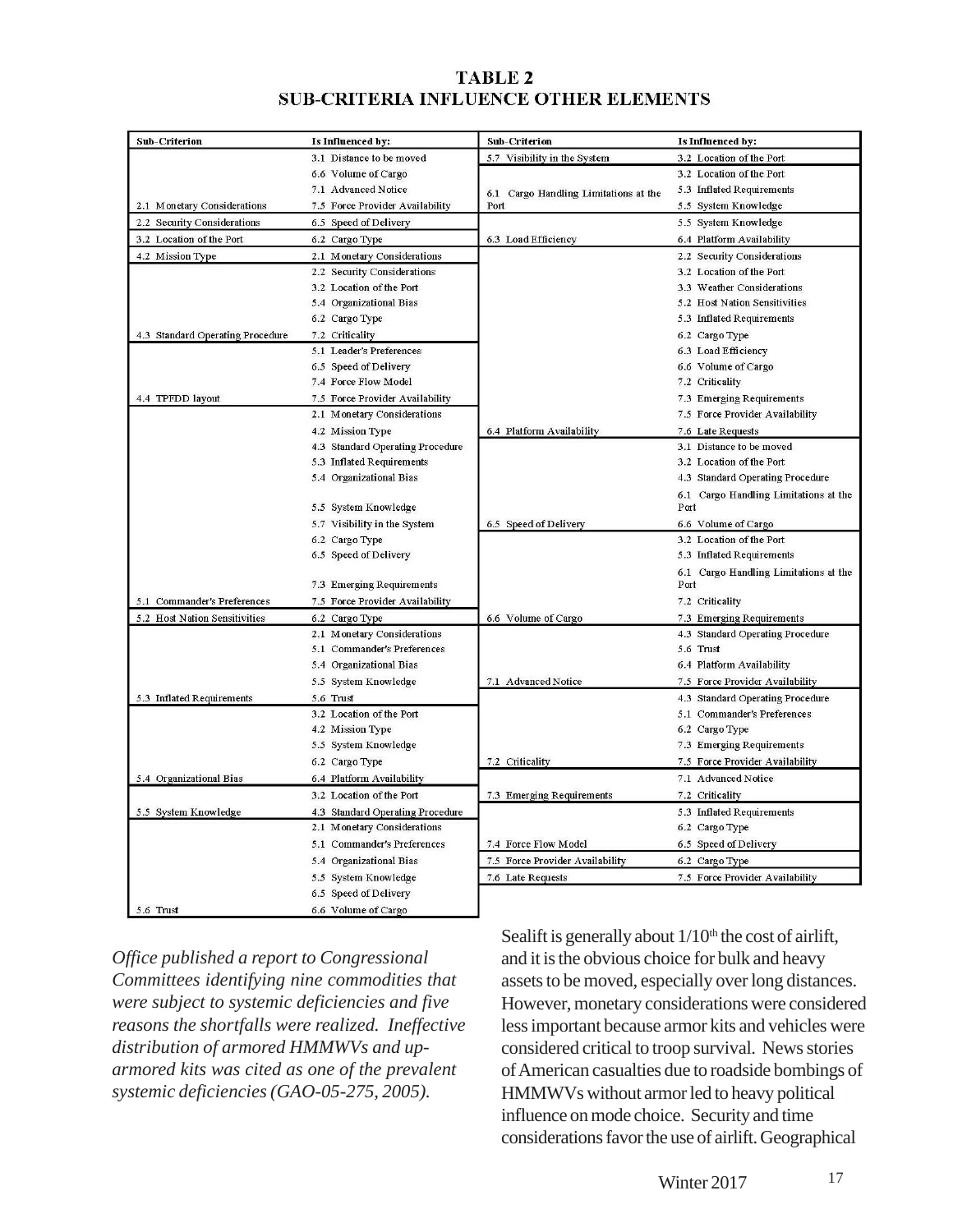influence on mode choice is mixed. While the items are heavy and the distance to move them is great, which would favor sealift, the required location for these items is inland, which would favor airlift. Another important factor in this decision is that during the initial stages of the transportation problem there were very few armor kits to aggregate to an entire shipload for transportation.

The following table summarizes the data for subcriteria preference with respect to the alternatives:

The table represents preference for sealift or airlift based on the HMWVV data and can be interpreted as the relative importance of one criteria over another with respect to a given criteria. For example, in the 2.0 Costs table in Table 3 the bolded entry indicates that operational requirements are 2 times as important as system limitations with respect to the costs criteria. When a criterion does not have an impact on another criterion, it is not included in the pairwise comparison.

Once the steps of ANP are completed, as previously discussed, the resulting vector is obtained from the HMMWV data and presented in Table 4.

The bolded priorities within the table for airlift and sealift match the priorities derived using the *Super Decisions 1.6.0* software, and represent a preference for using airlift for mode choice using the HMMWV case data (Super Decisions, 2006). The derived priorities for the individual sub-criteria presented in the table indicate the amount of influence each of these elements had in identifying airlift as the mode of choice. Each of the elements grouped in their main criteria display the amount of influence each main criteria had in the overall mode choice.

#### **HMMWV CASE CONCLUSIONS**

Overall, the developed ANP decision model shows a relative preference for airlift to deliver the HMMWV armor requirements. In practice, this is the actual outcome chosen by decision makers. In a

#### **TABLE 3 MAIN CRITERIA PAIRWISE PREFERENCES**

2.0 Costs

|         | 4 Op. R | 5 Pol. | 6 Sys. |
|---------|---------|--------|--------|
| 1 Alter | 0.22    | 0.50   | 0.50   |
| 4 Op. R |         | 2.30   | 2.00   |
| 5 Pol   |         |        |        |

|         | 2 Costs | 4 Op. R | 5 Pol. | 6 Sys. |
|---------|---------|---------|--------|--------|
| 1 Alter | 1.20    | 3.00    | 6.00   | 2.22   |
| 2 Costs |         | 2.50    | 2.50   | 1.00   |
| 4 Op. R |         |         | 2.00   | 1.00   |
| ലപ      |         |         |        |        |

| 4.0 Operational Requirements |         |         |         |        |        |        |
|------------------------------|---------|---------|---------|--------|--------|--------|
|                              | 2 Costs | 4 Op. R | 5 Pol.  | 6 Sys. | 7 Time |        |
| 1 Alter                      | 2.00    | 1.00    | 1.00    | 1.00   | 1.00   |        |
| 2 Costs                      |         | 1.00    | 0.33    | 0.33   | 0.25   |        |
| 4 Op. R                      |         |         | 2.00    | 0.50   | 0.33   |        |
| 5 Pol.                       |         |         |         | 1.00   | 0.50   |        |
| 6 Sys.                       |         |         |         |        | 0.50   |        |
| 5.0 Political Influences     |         |         |         |        |        |        |
|                              | 4 Op. R | 5 Pol.  | 6 Sys.  | 7 Time |        |        |
| 1 Alter                      | 1.20    | 0.60    | 2.00    | 4.00   |        |        |
| 4 Op. R                      |         | 0.33    | 2.00    | 1.20   |        |        |
| 5 Pol.                       |         |         | 2.00    | 3.00   |        |        |
| 6 Sys.                       |         |         |         | 0.50   |        |        |
| 6.0 System Limitations       | 2 Costs | 3 Geo   | 4 Op. R | 5 Pol. | 6 Sys. | 7 Time |
| 1 Alter                      | 3.00    | 1.20    | 0.80    | 2.00   | 0.90   | 0.80   |
| 2 Costs                      |         | 0.25    | 0.25    | 0.50   | 0.25   | 0.25   |
| 3 Geo                        |         |         | 0.50    | 2.00   | 1.00   | 2.00   |
| 4 Op. R                      |         |         |         | 2.00   | 0.50   | 2.00   |
| 5 Pol.                       |         |         |         |        | 0.20   | 0.33   |
| 6 Sys.                       |         |         |         |        |        | 3.00   |
| 7.0 Time Available           |         |         |         |        |        |        |
|                              |         |         |         |        |        |        |
|                              | 2 Costs | 4 Op. R | 5 Pol.  | 6 Sys. | 7 Time |        |
| 1 Alter                      | 5.00    | 1.00    | 3.00    | 1.00   | 1.20   |        |
| 2 Costs                      |         | 0.17    | 0.17    | 0.17   | 0.17   |        |
| 4 Op. R                      |         |         | 1.00    | 1.20   | 0.50   |        |
| 5 Pol.                       |         |         |         | 0.50   | 0.33   |        |

hearing of the House Armed Services Committee, Congressman Hunter relayed that even much later in the conflict airlift delivered the majority of level 2 armor due to the "extreme importance to our warfighters" (Hunter, 2006).

Although the choice of airlift or sealift is a seemingly simple binary choice, it is anything but simple. One of the most difficult choices a transportation planner faces is deciding when qualitative factors outweigh the quantitative ones. Having a reliable tool to validate that choice by including the important qualitative factors with the quantitative is quite valuable.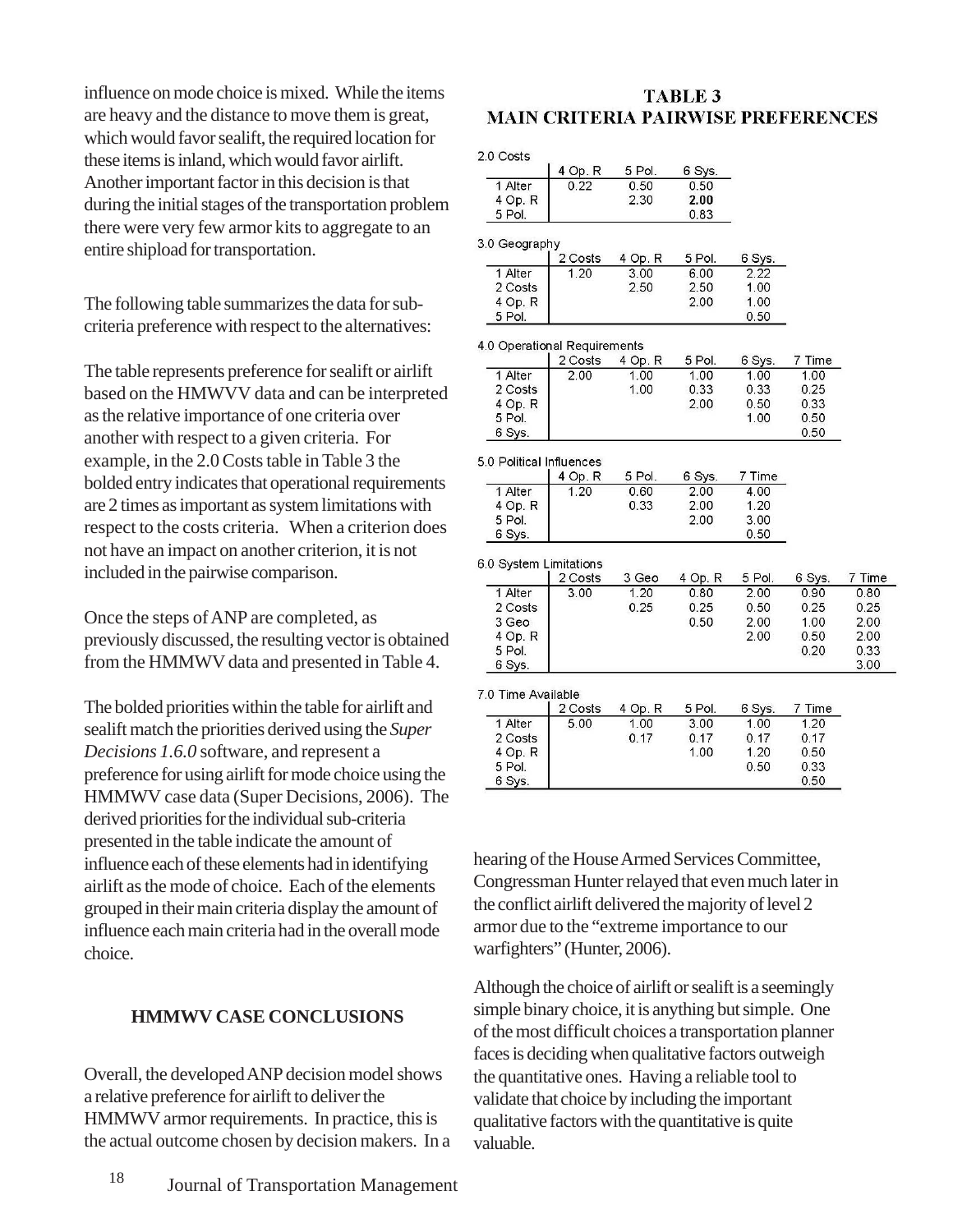# **TABLE 4 OVERALL PRIORITIES**

|             |           |       | Priorities (N. EV) |               |  |
|-------------|-----------|-------|--------------------|---------------|--|
|             |           | EV    | Sub. Criteria      | Main Criteria |  |
| $1$ Alt.    | $1.1$ Air | 0.197 | 0.561              | 1.000         |  |
|             | $1.2$ Sea | 0.155 | 0.439              |               |  |
| 2 Costs     | 2.1 MC    | 0.007 | 0.011              | 0.015         |  |
|             | $2.2$ SC  | 0.002 | 0.004              |               |  |
| 3 Geo       | 3.1 DM    | 0.000 | 0.000              | 0.000         |  |
|             | 3.2LP     | 0.000 | 0.000              |               |  |
|             | 3.3 WC    | 0.000 | 0.000              |               |  |
| 4 Op. Req.  | 4.1 HT    | 0.000 | 0.000              | 0.111         |  |
|             | 4.2 MT    | 0.007 | 0.011              |               |  |
|             | 4.3 SO    | 0.027 | 0.041              |               |  |
|             | 4.4 TL    | 0.039 | 0.059              |               |  |
| 5 Pol. Inf. | 5.1 CP    | 0.059 | 0.091              | 0.258         |  |
|             | 5.2 HN    | 0.000 | 0.000              |               |  |
|             | 5.3 IR    | 0.047 | 0.073              |               |  |
|             | 5.4 OB    | 0.020 | 0.031              |               |  |
|             | 5.5 SK    | 0.004 | 0.006              |               |  |
|             | 5.6 TR    | 0.037 | 0.057              |               |  |
|             | 5.7 VS    | 0.000 | 0.000              |               |  |
| 6 Sys. Lim. | 6.1 CH    | 0.003 | 0.005              | 0.326         |  |
|             | 6.2 CT    | 0.000 | 0.000              |               |  |
|             | 6.3 LE    | 0.065 | 0.100              |               |  |
|             | 6.4 PA    | 0.098 | 0.152              |               |  |
|             | 6.5 SD    | 0.020 | 0.031              |               |  |
|             | 6.6 VC    | 0.025 | 0.038              |               |  |
| 7 Time Av.  | 7.1 AN    | 0.046 | 0.071              | 0.290         |  |
|             | 7.2 CC    | 0.059 | 0.091              |               |  |
|             | 7.3 ER    | 0.066 | 0.101              |               |  |
|             | 7.4 FF    | 0.018 | 0.027              |               |  |
|             | 7.5 FA    | 0.000 | 0.000              |               |  |
|             | 7.6 LR    | 0.000 | 0.000              |               |  |
|             |           | 0.648 | 1.000              |               |  |

0.648

#### **FUTURE RESEARCH**

The presented decision model was built using the inputs of 10 experts in the mobility system. One area of future research that could add validity to the model is to evaluate the accuracy and completeness of the model through additional case studies or by using a Delphi Methodology. Additional case studies would further validate the model, as would a follow-up survey of all subjects or examining the inputs of new experts. A survey could easily be built using *WebSurveyor Desktop 4.1*, and contain Likert scale ratings of each criteria and sub-criteria with respect to how frequently it impacts the modal choice, and how important it is to the modal choice.

#### **CONCLUSSIONS**

This research presents a unique decision model as well as a unique method of developing mode choice using ANP. Tools such as this decision model and other initiatives serve to aid decision makers by allowing them to make more thoroughly informed decisions in a systematic way that includes both quantitative and qualitative inputs not included in previous modal choice models. This multi-criteria integrated methodology and modeling technique could be applied to other transportation problems that require an important degree of qualitative factor decision making integration. This could include other military operations, humanitarian assistance/ logistics, or disaster relief where many qualitative factors need to be considered and priorities are not solely cost based.

#### **REFERENCES**

Bergantino, A., and S. Bolis (2004), "An Adaptive Conjoint Analysis of Freight Service Alternatives: Evaluating the Maritime Option", Chapter 10 in Aura Reggiani and Larie Schintler (eds.), *Methods and Models in Transport and Telecommunications: Cross-Atlantic Perspectives***.**, Berlin: Springer-Verlag.

Bhushan, N. and K. Rai (2004), *Strategic Decision Making: Applying the Analytic Hierarchy Process,* CREAX Information Technologies Pvt. Ltd., ISBN: 1-85233-756-7.

Bloomberg BusinessWeek, "TransCanada Wins as Obama Keystone Permit Seen", 2012-10-08.

Bolis, S., and R. Maggi (2003), "Logistics Strategy and Transport Service Choices: An Adaptive Stated Preference Experiment," *Growth and Change*, 34(4): 490-504.

Brassard, M. (1989), "The Memory Jogger Plus+: Featuring The Seven Management Planning Tools", Chapter 1, *Affinity Diagram*, Methuen, MA: Goal/ QPC.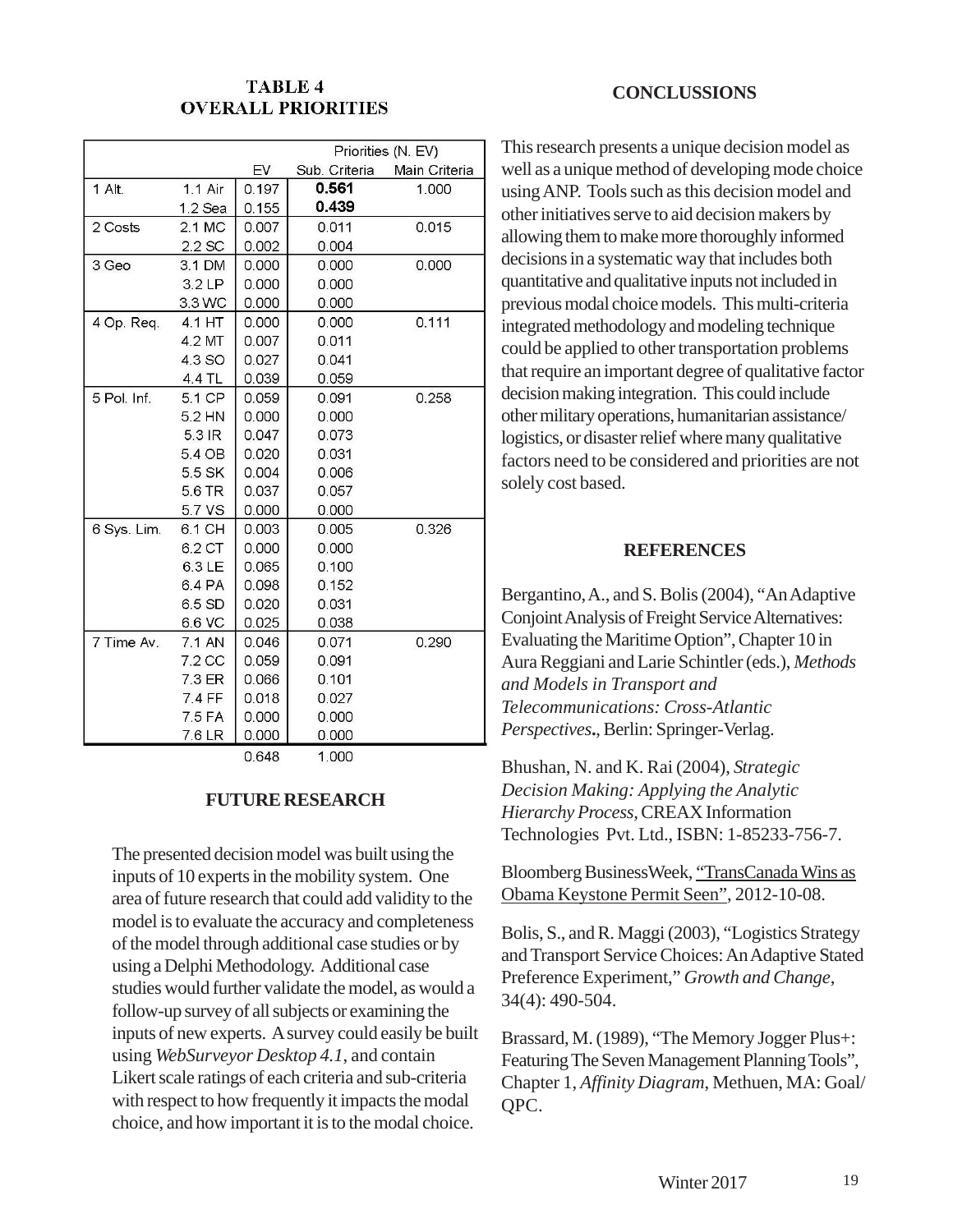Brooks, Mary R. (1990), "Ocean Carrier Selection in a New Environment," *Logistics and Transportation Review,* 26(4): 339-355.

Büyükyazici, M. and M. Sucu. (2003), "The Analytic Hierarchy and Analytic Network Processes," *Hacettepe Journal of Mathematics and Statistics*, (32): 65-73.

Cheng, E., and H. Li. (2005), "Analytic Network Process Applied to Project Selection," *Journal of Construction Engineering and Management*, 131(4): 459-466.

Cheng, E, H. Li, and L. Yu. (2005), "The Analytic Network Process (ANP) Approach to Location Selection: a Shopping Mall Illustration," *Journal of Construction Innovation*, (5): 83-97.

Coates, Peter A., *The Trans-Alaska Pipeline Controversy: Technology, Conservation, and the Frontier.*, Lehigh University Press ; London ; Cranbury, NJ : Associated University Presses, c1991.

Coulter, K., and J. Sarkis (2005), "Development of a Media Selection Model Using the Analytic Network Process," *International Journal of Advertising*, 24(2): 193-215.

Dyer, J. (1990),"Remarks On The Analytic Hierarchy Process," *Management Science*, 36(3): 249-258.

Forman, E. and M. Selly (2001), "Decision By Objectives: How To Convince Others That You Are Right," World Scientific.

Görener, Ali (2012), "Comparing AHP and ANP: An Application of Strategic Decisions Making in a Manufacturing Company," *International Journal of Business and Social Science*, 3(11): 194-208.

Harker, P. and L. Vargas (1987), "The Theory of Ratio Scale Estimation: Saaty's Analytic Hierarchy Process," *Management Science*, 33(11): 1383- 1403.

Hunter, D. (2006), R-CA, Chairman of the House Armed Services Committee. ¯House Armed Services Committee Holds Hearing on FY2007 Budget: Transportation Command and Component Commands" Congressional Hearing Transcripts, Washington DC.

Jeffs, V. and P. Hills (1990), "Determinants of Modal Choice in Freight Transport: A Case Study." *Transportation*, 17(1): 29-47.

Shang, J., Y. Tjader, and Y. Ding (2004), "A Unified Framework for Multicriteria Evaluation of Transportation Projects," *IEEE Transactions on Engineering Management*, 51(3): 300.

Lee, J. and K. Soung Hie (2000), "Using Analytic Network Process And Goal Programming For Interdependent Information System Project Selection," *Computers & Operations Research*, 27(4): 367.

Liberatore, M., and T. Miller (1995), "A Decision Support Approach for Transport Carrier and Mode Selection," *Journal of Business Logistics,* 16(2): 85-115.

Lu, Chin-Shan. 2003, "Market Segment Evaluation and International Distribution Centers," *Transportation Research Part E: Logistics and Transportation Review*, 39(1): 49-60.

Meixell, M. and M. Norbis (2008), "A Review of the Transportation Mode Choice and Carrier Selection Literature," *The International Journal of Logistics Management*, 19(2): 183-211.

McGinnis, M. (1989), "A Comparative Evaluation of Freight Transportation Choice Models." *Transportation Journal,* 29(2): 36-46.

Meade, L. & J. Sarkis (1999), "Analyzing Organizational Project Alternatives for Agile Manufacturing Processes: An Analytical Network Approach," *International Journal of Production Research*, 37(2): 241-261.

Saaty, R. (2013), "A Validation of the Effectiveness of Inner Dependence in an ANP Model", *Proceedings of the International Symposium on the Analytic Hierarchy Process*.